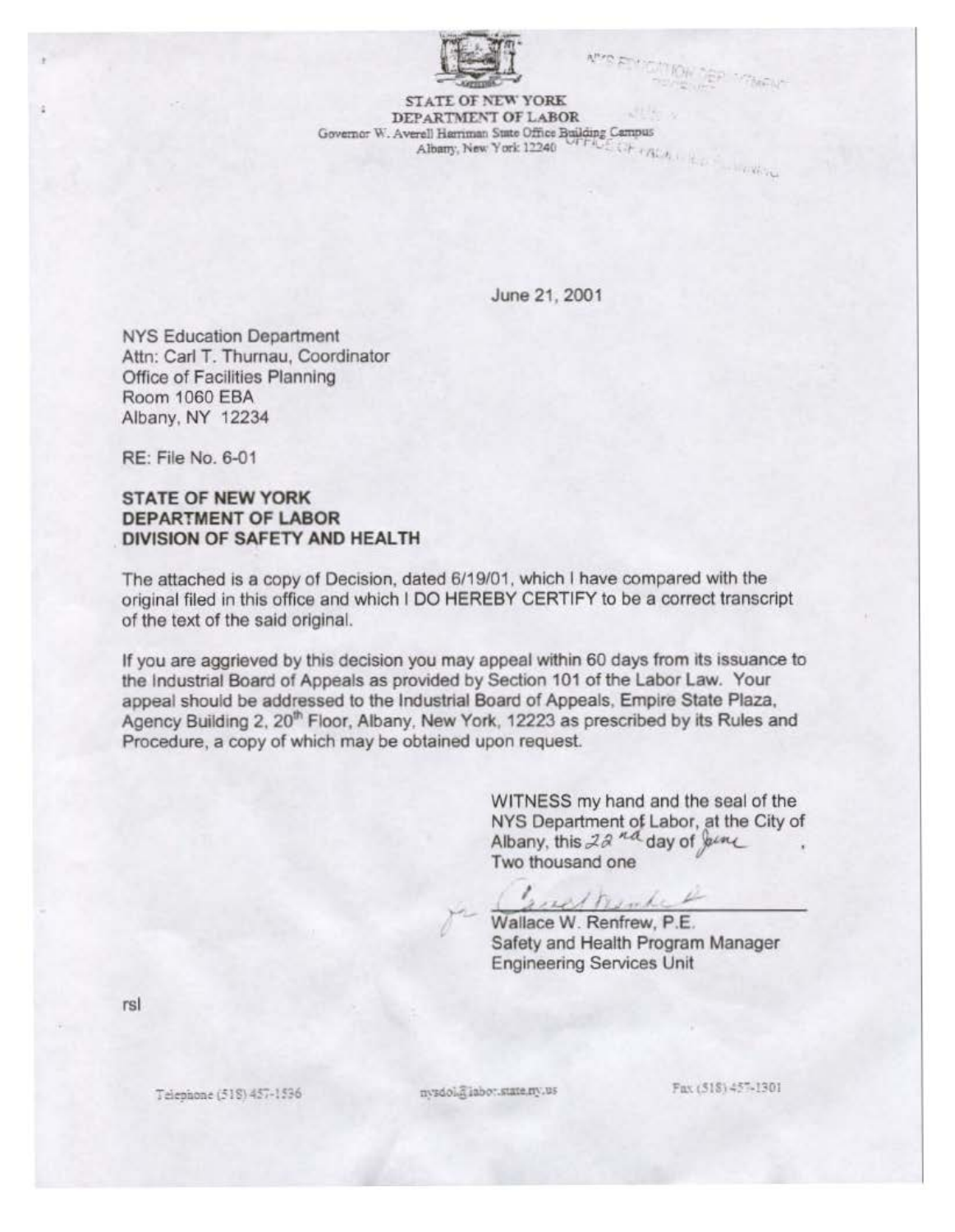## STATE OF NEW YORK DEPARTMENT OF LABOR STATE OFFICE BUILDING CAMPUS ALBANY, NEW YORK 12240-0100

Variance Petition

of

NYS Ed Office of Facilities

Petitioner

in re

Premises: Statewide Public School Facilities Counties/Towns/Cities of NYS except Does Not Include NY City Boiler Room Exits

File No. 6b-01 DECISION Case 1 **ICR56** 

The Petitioner, pursuant to Section 30 of the Labor Law, having filed Petition No. 6b-01 on May 3, 2001 with the Commissioner of Labor for a variance from the provisions of Industrial Code Rule 14 as hereinafter cited, on the grounds that there are practical difficulties or unnecessary hardship in carrying out the provisions of said Rules; and the Commissioner of Labor having reviewed the investigative report of May 24, 2001; and

Upon considering the merits of the alleged practical difficulties or unnecessary hardship and upon the record herein, the Commissioner of Labor finds that:

Case No. 1 **ICR 14-6.8**